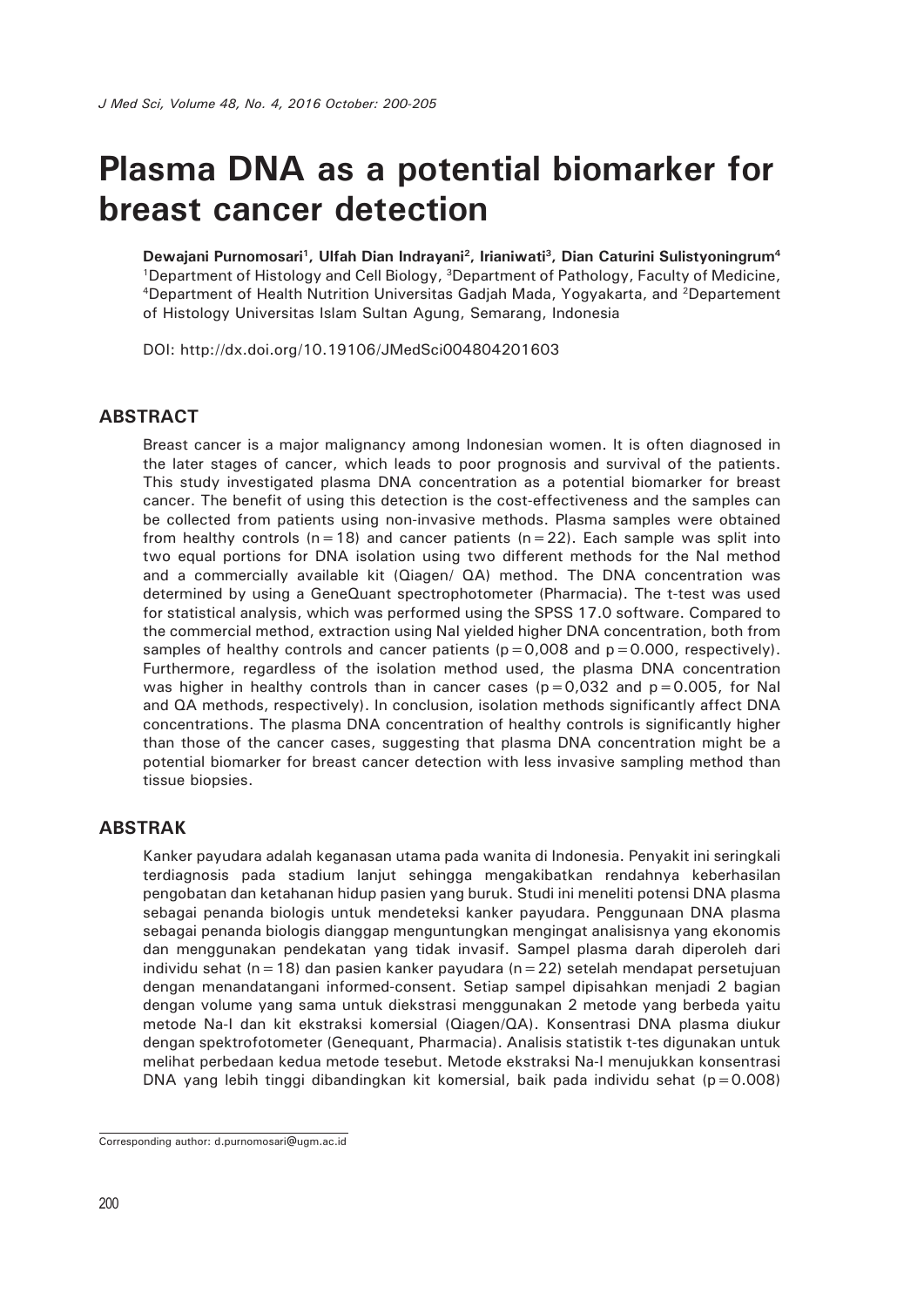maupun pasien kanker payudara ( $p = 0.000$ ). Sejalan dengan hasil di atas, konsentrasi DNA plasma pada individu sehat lebih tinggi daripada penderita kanker payudara menggunakan 2 metode yang berbeda (NaI p=0.032 dan kit komersial p=0.005). Dapat disimpulkan bahwa metode ekstraksi DNA menentukan konsentrasi DNA yang diperoleh. Terdapat perbedaan bermakna antara konsentrasi DNA individu sehat dan penderita kanker payudara. Hal ini semakin memperkuat potensi DNA plasma sebagai penanda biologis untuk deteksi kanker payudara yang kurang invasif dibandingkan biopsi jaringan.

*Key words :* plasma DNA – biomarker – detection - breast cancer

## **INTRODUCTION**

Breast cancer is a major malignancy among women in Indonesia and rest of the world. The incidence of breast cancer is increasing in developing countries, and the majority of the cases are diagnosed at an advanced stage, leading to poor therapeutic outcomes.<sup>1</sup> Early and accurate diagnosis of breast cancer can increase therapeutic efficacy.2 Therefore, early detection of circulating analytes may help clinicians in providing optimal therapy. Plasma DNA can be detected in the blood circulation. Several studies have reported that plasma DNA of cancer patients present genetic and epigenetic changes that are specific to the type of cancer, indicating that this DNA is tumor-derived. Although the precise source of this DNA is still being investigated, it is expected to come from a combination of apoptosis, necrosis, and release by the tumor cells.3 Quantitative changes in plasma DNA has been observed in several cancers, including the prostate cancer, $4,5$  lung cancer, $6$ pancreatic cancer,<sup>7</sup> colon cancer,<sup>8,9</sup> ovarian cancer,<sup>10</sup> and breast cancer.<sup>11</sup> High plasma DNA concentration has been correlated with tumor metastasis, $12$  response to therapy, and relapse.13 This suggests that the plasma DNA has the potential to be a tumor-specific biomarker for diagnosis, prognosis, and early detection of cancer.

Methods of plasma DNA isolation range from using a simple manual method to using the different kits produced by various manufacturers that offer convenience and more efficient time. However, these methods differ in their efficiency. Therefore, in this study we analyzed the performance of a simple manual method of extraction and compared it effectiveness, efficiency, and cost-effectiveness to that of a commercially available method in the isolation and quantification of plasma DNA. This study is important to find a possible alternative biomarker for early detection of cancer diagnosis, prognosis, and therapy monitoring compared to the invasive methods, such as tissue biopsy. Furthermore, the findings of this study can be used to identify the difference of plasma DNA concentration between healthy controls and cancer cases.

#### **MATERIALS AND METHODS**

#### **Study participants**

Healthy participants were recruited from the local Red Cross chapter. The inclusion criteria were as follows: female aged 25 to 35 years, healthy (no history of chronic diseases, such as diabetes mellitus type 2 and/or cardiovascular disease), and a willing to participate in the study by signing the informed consent. The cancer cases were comprised of breast cancer patients admitted to the Dr. Sardjito General Hospital, Yogyakarta between the years 2009 and 2010. The Ethical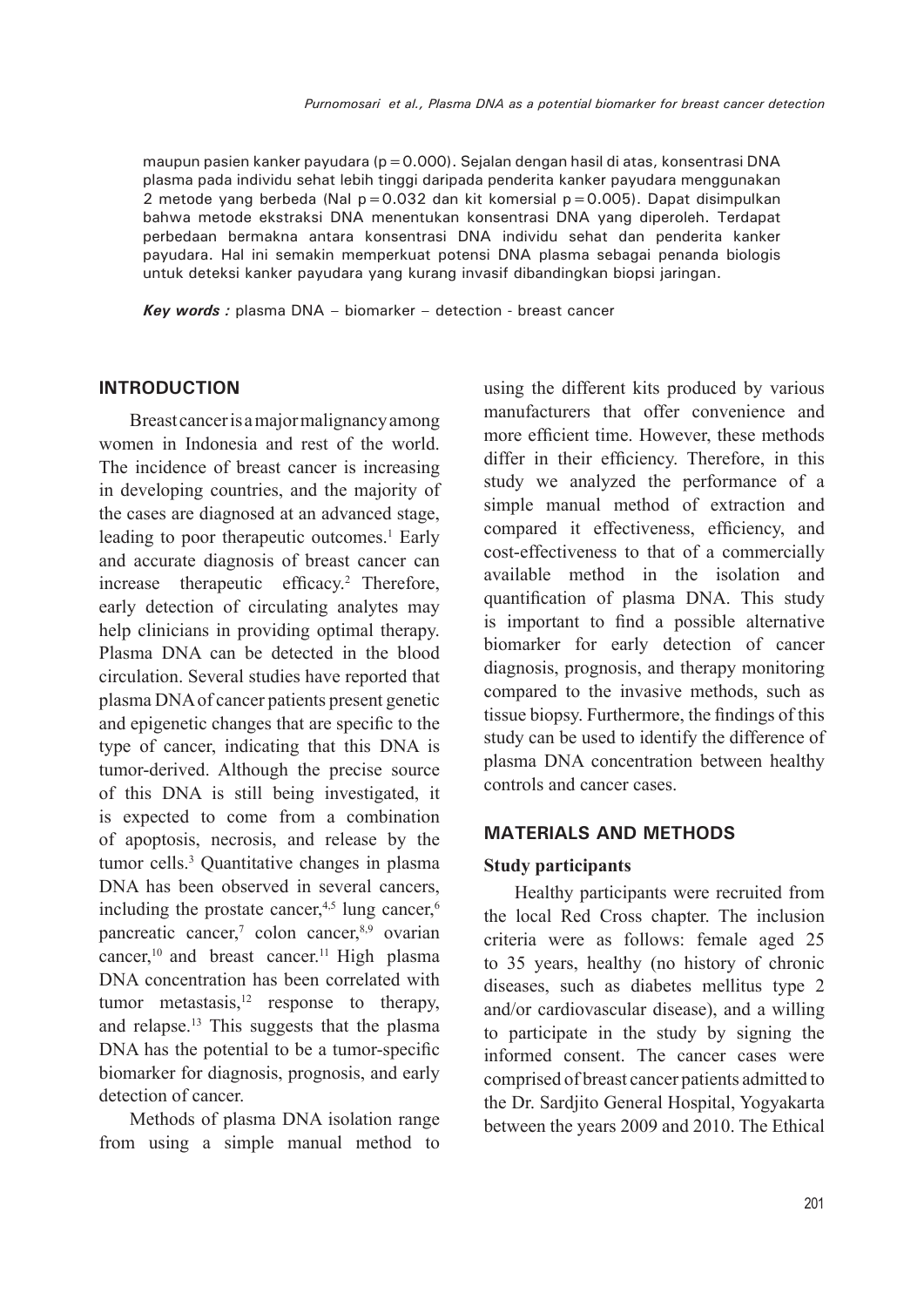Clearance, number KE/FK/625/EC, issued by the Health and Medical Research Ethics Committee of the Faculty of Medicine, Universitas Gadjah Mada, Yogyakarta), stated that this research meets all ethical requirements. Written informed consent was obtained from all participants included in this study.

## **Plasma DNA Isolation**

Ten mL of blood samples were withdrawn from study participants by using a vacutainer with EDTA. Plasma samples were isolated by centrifuging the vacutainer at 1200 *g* for10 minutes. Each sample collected from the controls and patients were divided into two equal portions for extracting DNA using two different methods, namely the NaI method and the extraction method using a commercially available kit (QiaAmp DNA mini kit, cat #51104). The NaI method, which was developed by Ishizawa *et al*. in 1991,14 involved solubilization of proteins with a high concentration of NaI (chaotropic reagent) and N-lauryl-sarcosinate, followed by the precipitation of the nucleic acids with isopropanol.

## **Plasma DNA Quantification**

The plasma DNA isolated was quantified by using a Gene Quantspectrophotometer (Pharmacia), and the residual samples were stored at 4°C.

## **Statistical Analysis**

Data analysis was performed by using the SPSS 17.0 software. The Student's t-test was used to find the significant differences

between the plasma DNA concentrations obtained using the two isolation methods and to find the significant differences between the plasma DNA concentrations of the controls and the cancer patients. For identifying the significant differences between the plasma DNA concentrations from two isolation methods, a t-test with equal variance was used, whereas a t-test with unequal variance was used for identifying the significant differences between the plasma DNA concentrations of controls and patients.

# **RESULTS**

The previous reports on the source and mechanisms of the sourcing of plasma DNA into the circulation is often contradictory. Nevertheless, it is thought that originated from different sources, including the apoptotic and necrotic cells.<sup>3</sup> It has been suggested that all living cells actively release DNA into the circulation.15 There are many DNA extraction kits available currently that offer high efficiency fast and easy procedures. However, they are costly. Therefore, we compared the performance of the standardized protocol provided by the commercially available extraction kit from Qiagentothat of the manual protocol developed by Ishikawa.

The result of this study showed that the NaI method is more efficient and cost-effective than the commercial kit. The NaI method yielded higher plasma DNA concentrations. Furthermore, the results showed that regardless of the isolation method, the plasma DNA concentrations in healthy controls were significantly higher than that in the cancer cases (TABLE 1 and FIGURE 1).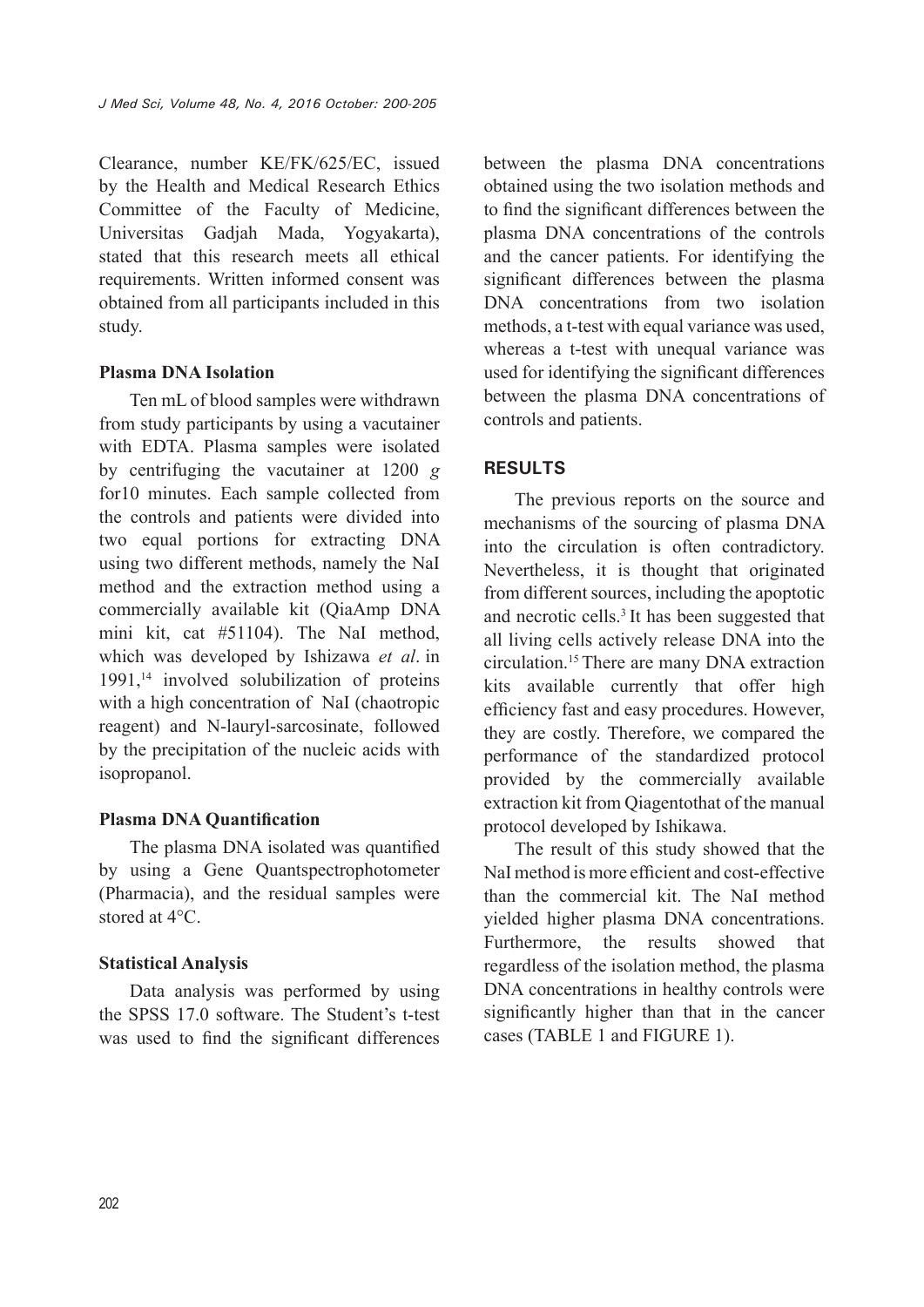| Sample           | Salting out (NaI) | Commercially available kit (QA) | p        |
|------------------|-------------------|---------------------------------|----------|
| Healthy controls | $69.69 \pm 31.83$ | $34.04 \pm 15.82$               | $0.008*$ |
| Cancer cases     | $40.64 \pm 19.14$ | $1420 \pm 422$                  | $0.000*$ |
|                  | $0.032*$          | 0.005#                          |          |

TABLE 1. Comparison of plasma DNA concentrations (ng/mL)

\*Statistical analysis was performed using Student's t-test with equal variance # Statistical analysis was performed using Student's t-test with unequal variance



FIGURE 1. Illustration of plasma DNA concentrations

#### **DISCUSSION**

As a highly malignant disease that causes increased mortality rate among women in Indonesia, breast cancer is still a challenge due to the poor diagnosis and prognosis of the disease that could hinder therapy. The routine diagnosis and prognosis of breast cancer typically depends on solid tissue as the source of analysis. Tissue can be harvested only using an invasive surgical methods. It is not always possible to surgically harvest patient's tissue for monitoring the disease and outcome of the therapy. Therefore, an analyte that circulates in the body can be used for non-invasive or minimally invasive diagnostic, prognostic, and monitoring purposes. Plasma DNA is an ideal candidate for these purposes.

Analysis of plasma DNA is a challenging method due to the high degree of DNA fragmentation and its low concentration in the circulation. An earlier study on the source of circulating plasma DNA revealed that although the concentration of DNA in the serum can be 2 to 24 times higher than that in the plasma, plasma is a better source than serum for the analysis of circulating DNA.<sup>16</sup> The higher abundance of DNA in the serum was attributed to the contamination from cells that occur during the clotting process. Therefore, many laboratories recommended the use of plasma as a source of circulating DNA.

Although the ranges of plasma DNA concentrations in healthy individuals and cancer patients remain unknown, this study showed that regardless of the isolation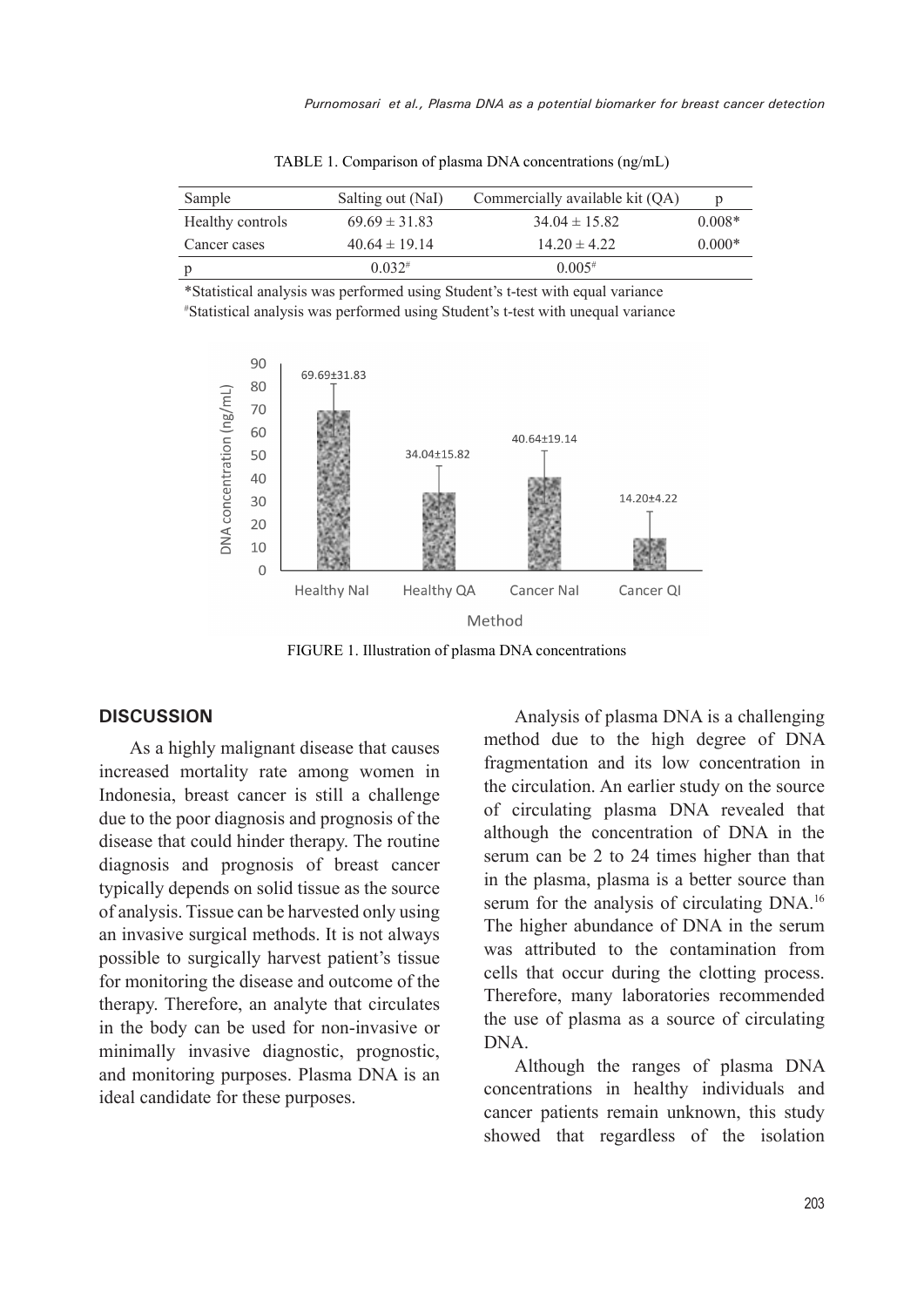methods, there is a significant difference between the plasma DNA concentrations of controls and cancer patients. Further studies are needed to fully understand whether the plasma DNA concentrations reflected DNA in the tissues or the clinical manifestations. The non-invasive nature of sample collection and the efficient and cost-effective of its isolation method enable the use of plasma DNA concentration as a potential biomarker for breast cancer. This biomarker can be used for early diagnosis, prognosis, and therapy monitoring purposes.

Majority of the earlier studies found that DNA concentration in the plasma of cancer patients is higher compared to healthy controls. This finding contradictive with our results. The differences in the time elapsed between the sample collection and the start of the isolation procedure likely the reason for this contradiction. The plasma from patients' blood samples were isolated immediately after receiving the samples, while the samples from healthy controls were isolated 2 to 4 weeks later. Therefore, the higher abundance of plasma DNA in healthy controls was likely due to the release of fragmented DNA from lysed cell during this elapsed time.

Selection of an isolation method that ensures the extraction of a sufficient amount of high-quality DNA is critical, and preanalytical factors of blood sampling and processing can strongly affect DNA yield.17

# **CONCLUSION**

The present study shows that isolation methods significantly affected the DNA concentrations. Furthermore, there is a significant difference between the plasma DNA concentrations of healthy controls and of cancer cases, suggesting its potential utility as a biomarker for breast cancer that the sampling method is less invasive than tissue biopsies.

# **ACKNOWLEDGEMENT**

This study was supported by Ministry of Health Republic of Indonesia through Risbin Iptekdok grant in 2009.

# **REFERENCES**

- 1. WHO. Country cancer profile 2014. Geneva: World Healt Organization, 2014.
- 2. Rosenberg J, Chia YL, Plevritis S. The effect of age, race, tumor size, tumor grade, and disease stage on invasive ductal breast cancer survival in the U.S. SEER database. Breast Cancer Res Treat 2005;89(1):47-54. http:// dx.doi.org/10.1007/s10549-004-1470-1 https://doi.org/10.1007/s10549-004-1470-1
- 3. Jahr S, Hentze H, Englisch S, Hardt D, Fackelmayer FO, Hesch RD, et al. DNA fragments in the blood plasma of cancer patients: quantitations and evidence for their origin from apoptotic and necrotic cells. Cancer Res 2001;61(4):1659-65.
- 4. Altimari A, Grigioni AD, Benedettini E, Gabusi E, Schiavina R, Martinelli A, et al. Diagnostic role of circulating free plasma DNA detection in patients with localized prostate cancer. Am J Clin Pathol 2008;129(5):756-62. http://dx.doi. org/10.1309/ DBPX1MFNDDJBW1FL
- 5. Boddy JL, Gal S, Malone PR, Harris AL, Wainscoat JS. Prospective study of quantitation of plasma DNA levels in the diagnosis of malignant versus benign prostate disease. Clin Cancer Res 2005;11(4):1394-9. http://dx.doi.org/10.1158/1078-0432.CCR-04-1237 https://doi.org/10.1158/1078-0432.CCR-04-
- 6. Jelovac D, Beaver JA, Balukrishna S, Wong HY, Toro PV, Cimino-Mathews A, et al. A PIK3CA mutation detected in plasma from a

1237